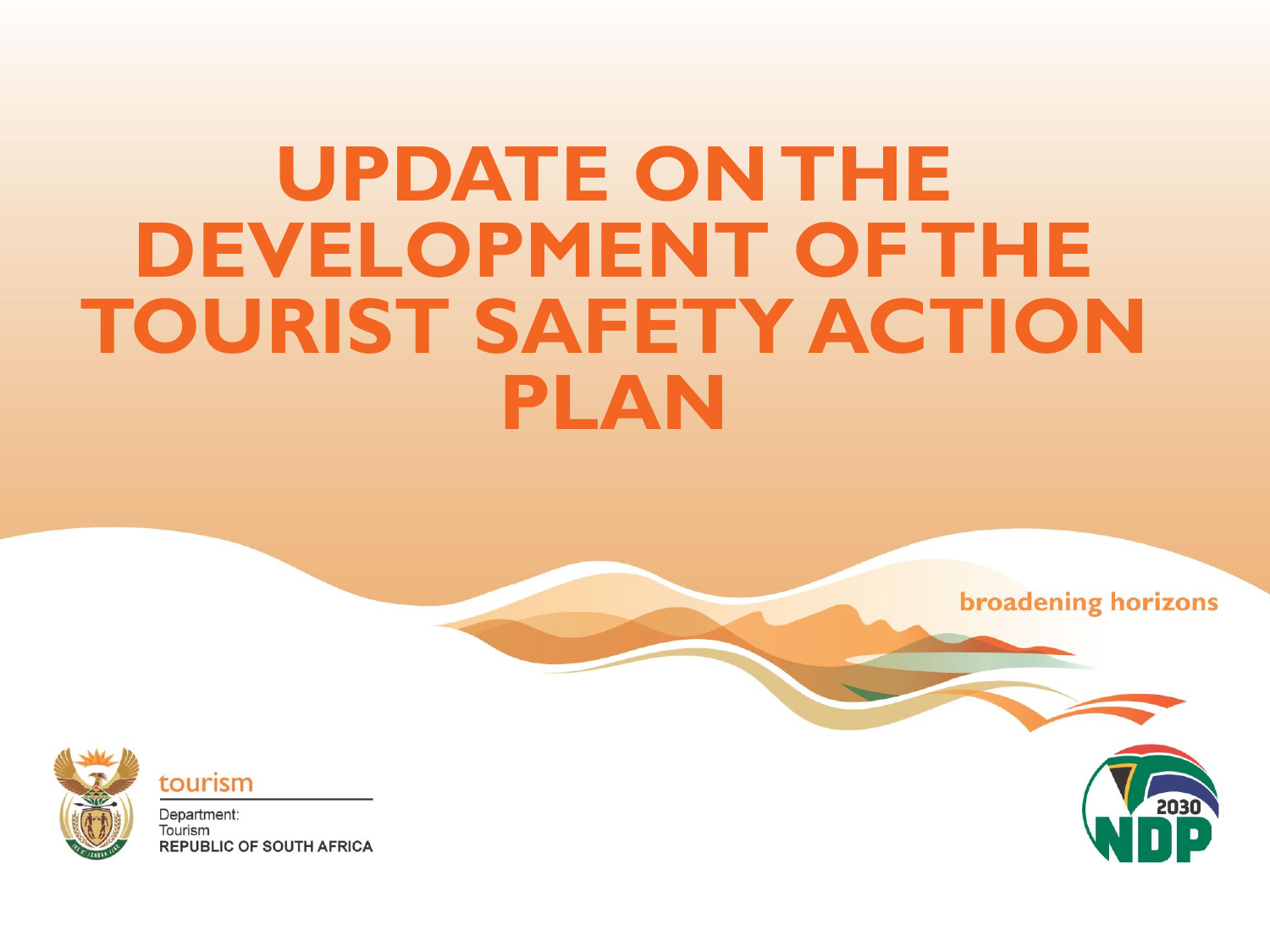# **TABLE OF CONTENTS**

- **National Tourism Safety Strategy**
- **Tourism Safety Action Plan:**
	- Training and Development of Tourism Monitors
	- Management of Tourism Monitors Programme
	- Institutionalisation of Tourist Safety
	- Case Management System
	- Tourism Safety Awareness Programmes

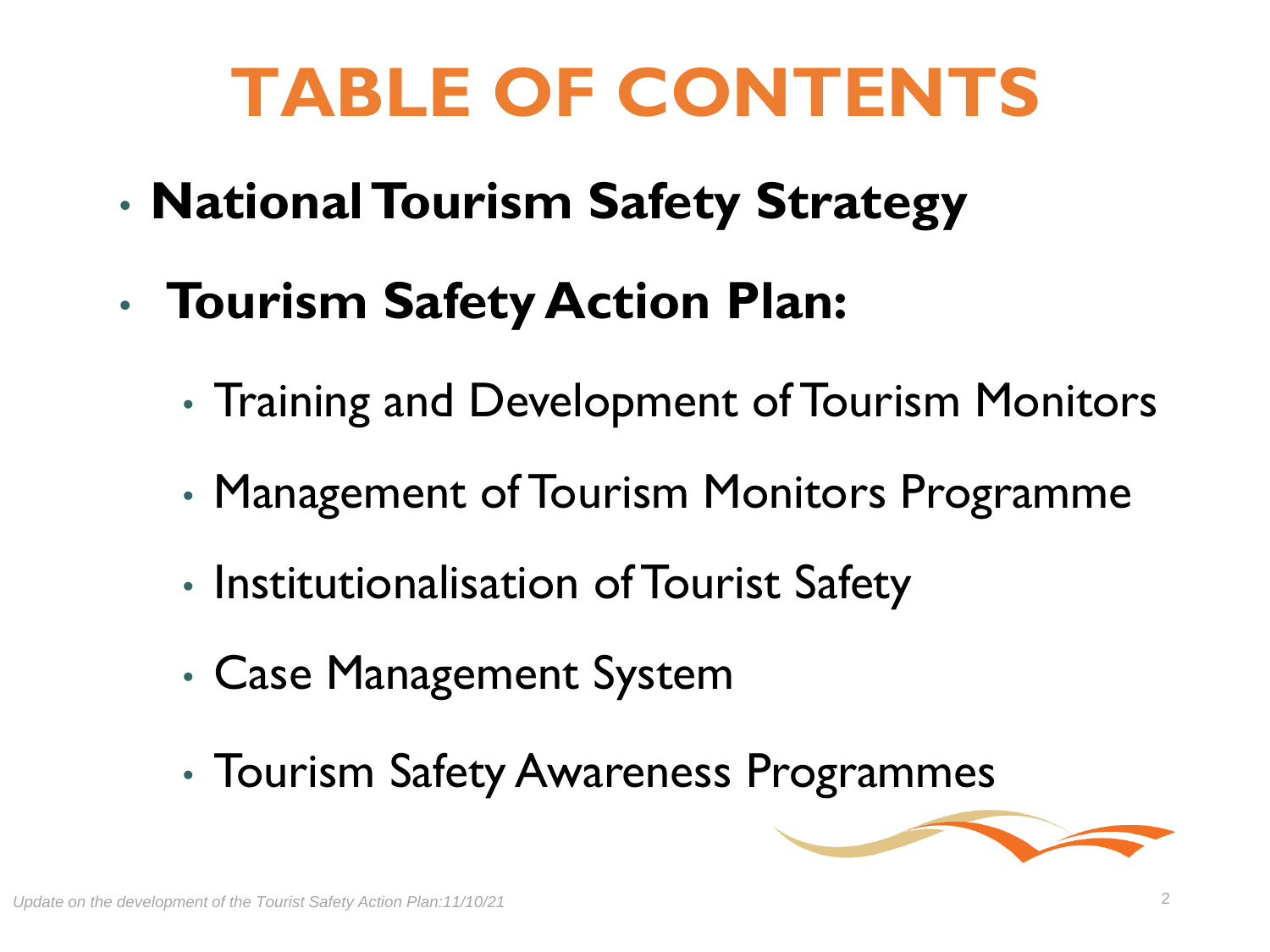### **National Tourism Safety Strategy**

Centred upon three key pillars which include:

- Proactive measures (*putting in place measures to ensure that tourists are safe before they embark on a trip*),
- Responsive measures (*mechanisms that ensure quick and effective turnaround time to attend to tourist in distress should an incident of crime occur*); and
- Aftercare Programmes (*providing care and comfort to a tourist in distress immediately after an incident has occurred and beyond*).

Purpose: foster public private sector partnership in addressing issues of tourism safety in a more coordinated manner.

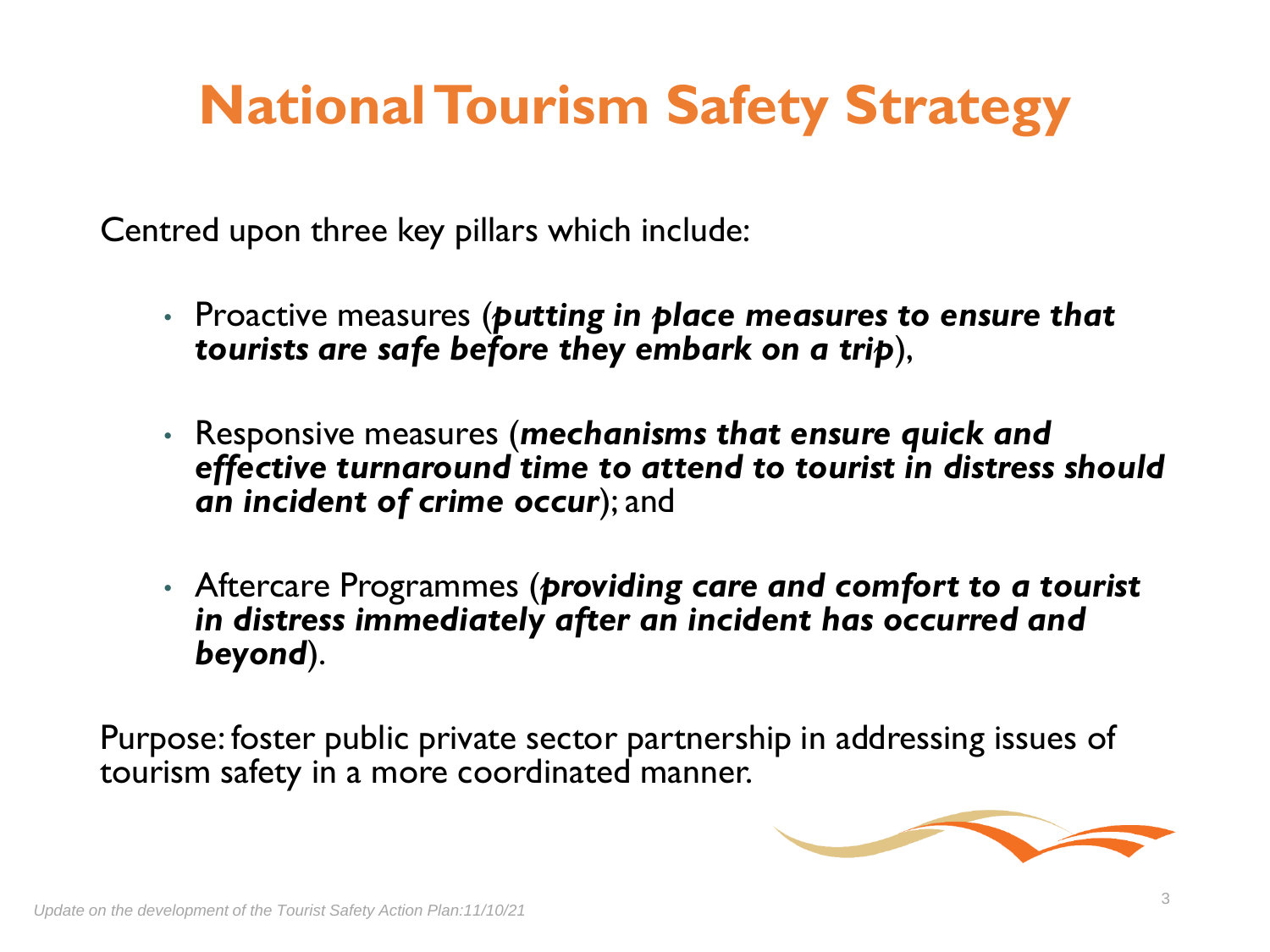#### **Tourism Safety Action Plan**

- Tourism Safety Action Plan emanates from the National Tourism Safety Strategy and it was developed following the signing of an MoU on Tourism Safety Btw SAPS and Department of Tourism in December 2019.
- The MoU seeks to create a framework within which the SAPS and the Department can collaborate and jointly undertake projects to identify and address challenges that beset tourist safety as well as the tourism industry as a whole.
- The key objectives of the **Action Plan** are to amongst others:
	- Facilitate integrated implementation and support of safety programmes;
	- Increase visibility at identified tourist attraction sites; and
	- Support growth in the tourism industry by preserving a positive image of the country.

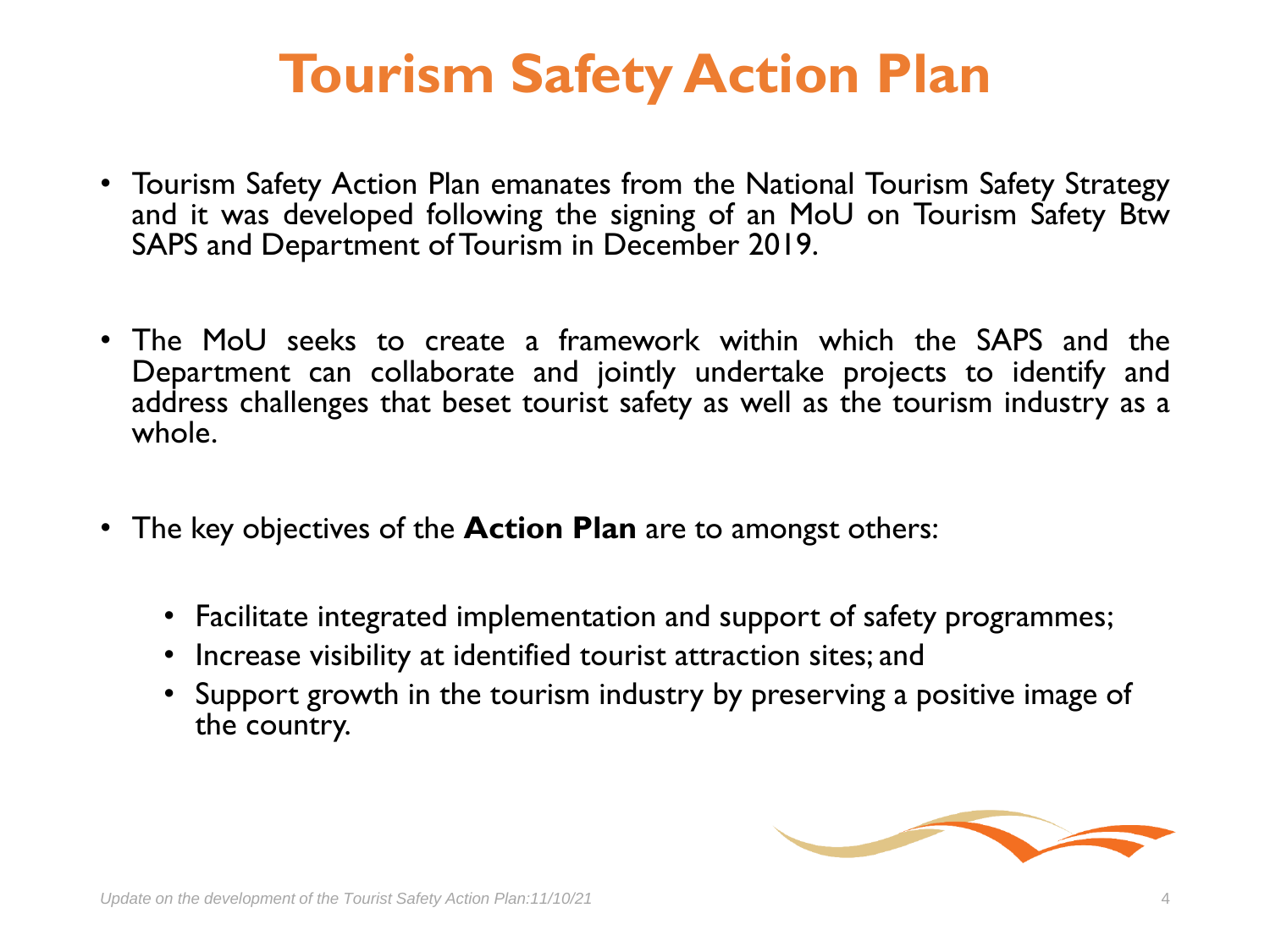#### **Training and Development of Tourism Monitors**

#### **The followingTraining Programmes have been earmarked forTMs**

- **Crowd Management** (Manage large crowd during local/International events at deployed sites)
- **Legal Framework** (Mandate; Human Rights; CPA and Specific relevant crimes).
- **Reporting (**Duties of first responder (gathering information; Basic interviewing skills; Incident reporting and Statement making
- **Crime Prevention (**Crime prevention concepts e.g. Security, Risk, Vulnerability; Crime displacement; Guarding; Patrols and Access control.
- **Personal Skills (**Physical fitness; Situational awareness and Tactical Survival Techniques; Use of identified tools of trade. Accordingly, the tools of trade will be utilised for self-defence and not any form of intervention by the tourism monitors.
- **COVID-19 Protocols** (Repurposing the Tourism Monitors as COVID-19 Protocol officers in their areas of deployment)

**To Date:** TMs are currently receiving **Tourist Guiding** and **Occupational Health and Safety Training** while a Qualification in line with the above modules is being developed.

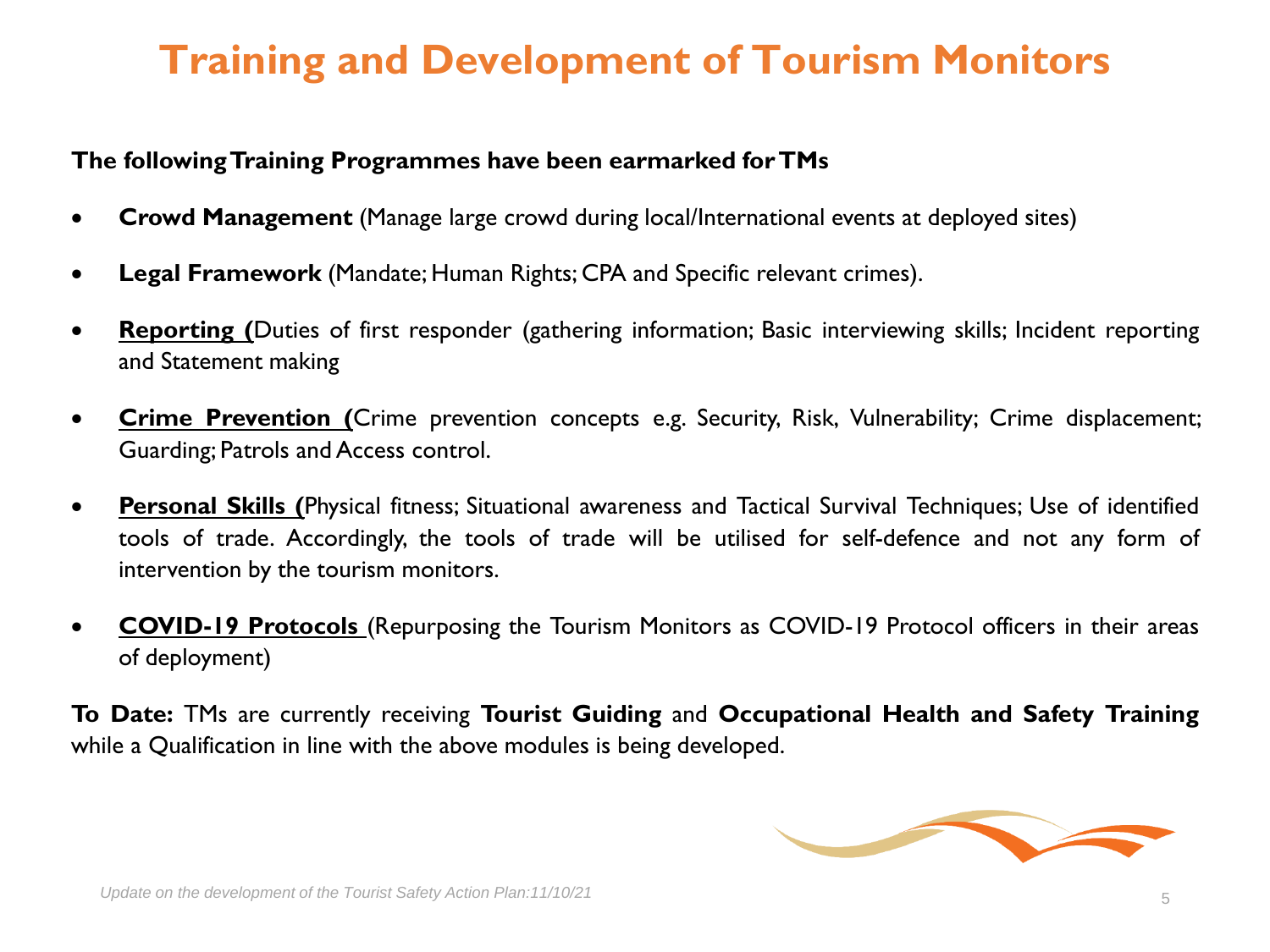#### **Management of Tourism Monitors Programme**

- Appointment of Training Providers in KZN; NC; FS; NW; GP; WC; EC & Isimangaliso.
- Finalization of SCM for LP & SANBI
- MP currently recruiting
- Training commenced, deployment planned for 15 November 2021
- Deployment in airports (50 ORTIA and 25 in CT completed) other airports to be considered.
- Successful launch of TMs in ORTIA on 15 November 2021
- Medical Assessment for all TMs conducted
- Vetting is in process of finalization
- Uniforms being finalized (Reflector Jackets used meantime)

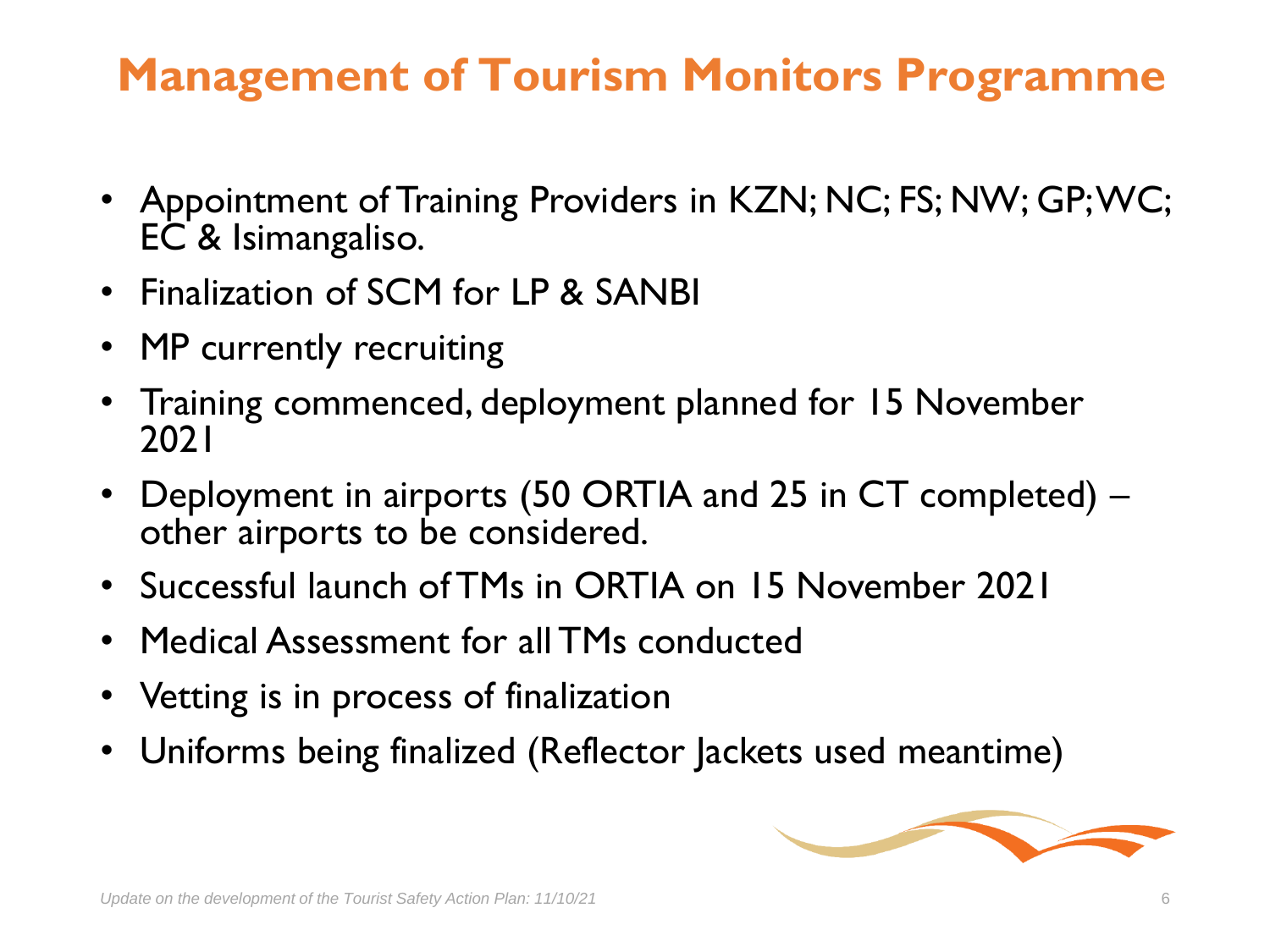#### **TMs – Breakdown Per Province**

| <b>PROVINCE/ENTITY</b>                                                      | <b>NUMBERS</b> | <b>ATTRACTIO</b><br><b>NS</b> |
|-----------------------------------------------------------------------------|----------------|-------------------------------|
| <b>Eastern Cape</b>                                                         | 200            | 74                            |
| <b>Free State</b>                                                           | 100            | 3                             |
| Gauteng                                                                     | 200            | 46                            |
| KwaZulu-Natal                                                               | 460            | 8 <sub>1</sub>                |
| Limpopo                                                                     | 100            | 37                            |
| Mpumalanga                                                                  | 250            | 24                            |
| Northern Cape                                                               | 100            | 3                             |
| North West                                                                  | 100            | 9                             |
| <b>Western Cape</b>                                                         | 300            | 20                            |
| African<br>National<br><b>Biodiversity</b><br>Institute<br>South<br>(SANBI) | 100            | 12                            |
| Isimangaliso                                                                | 200            | 15                            |
| South African National Parks (SANParks)                                     | 302            | 19                            |
| Total                                                                       | 2 3 5 2        | 354                           |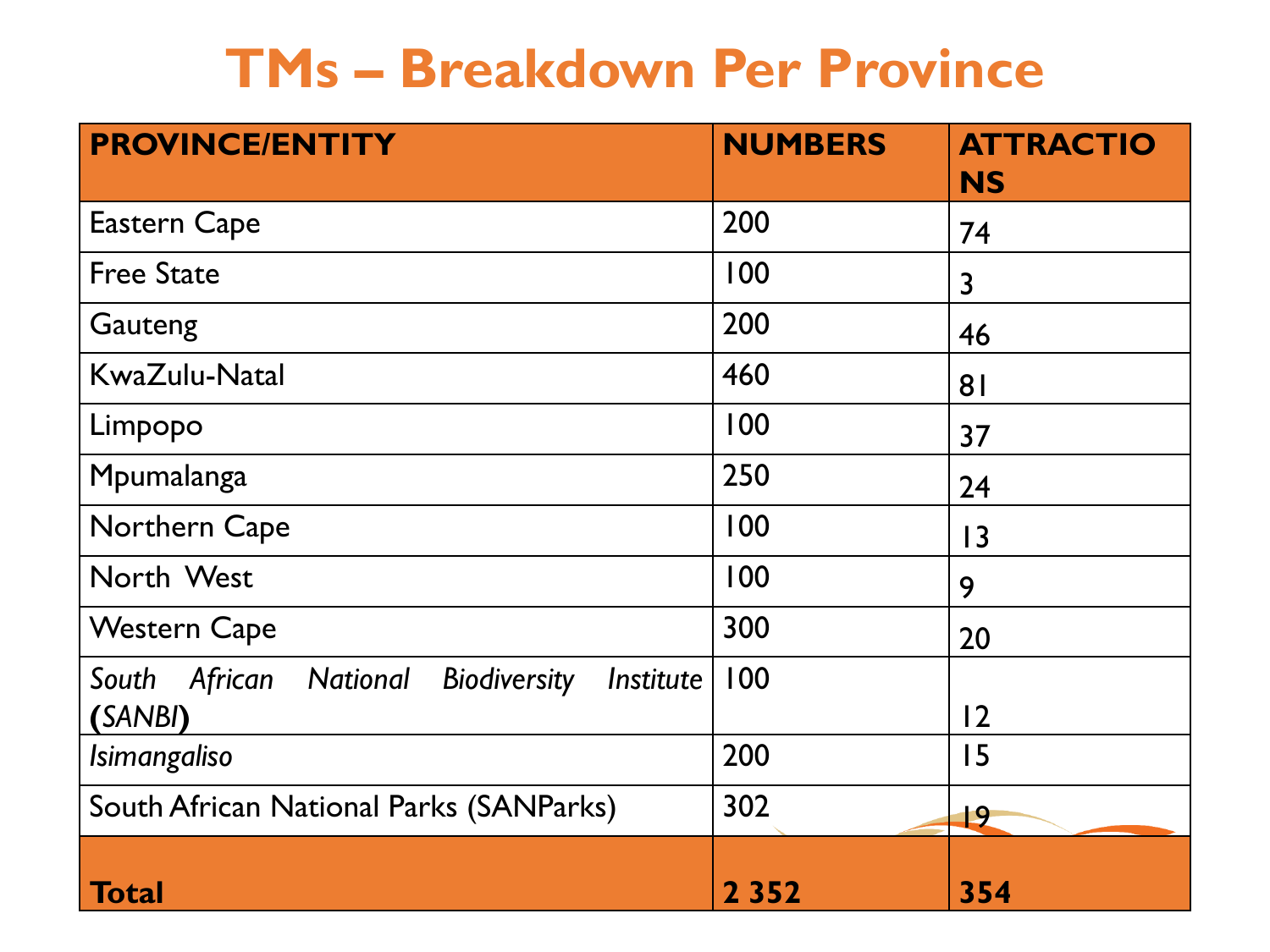#### **TMs at Ports of Entry**

| <b>PROVINCE</b>   | <b>BORDER POST(S)</b> | <b>NUMBER</b><br><b>OF</b><br><b>MONITORS</b> |
|-------------------|-----------------------|-----------------------------------------------|
|                   |                       |                                               |
| <b>Free State</b> | Ficksburg             | 40                                            |
|                   | <b>Lady Brand</b>     | 40                                            |
| <b>North West</b> | Tlokweng              | 25                                            |
|                   | Ramatlabama           | 25                                            |
| Limpopo           | <b>Beitbriedge</b>    | 20                                            |
|                   |                       |                                               |
| <b>Total</b>      | 5                     | 150                                           |

NB: Other borders i.e. Lebombo in MP to be considered as well.

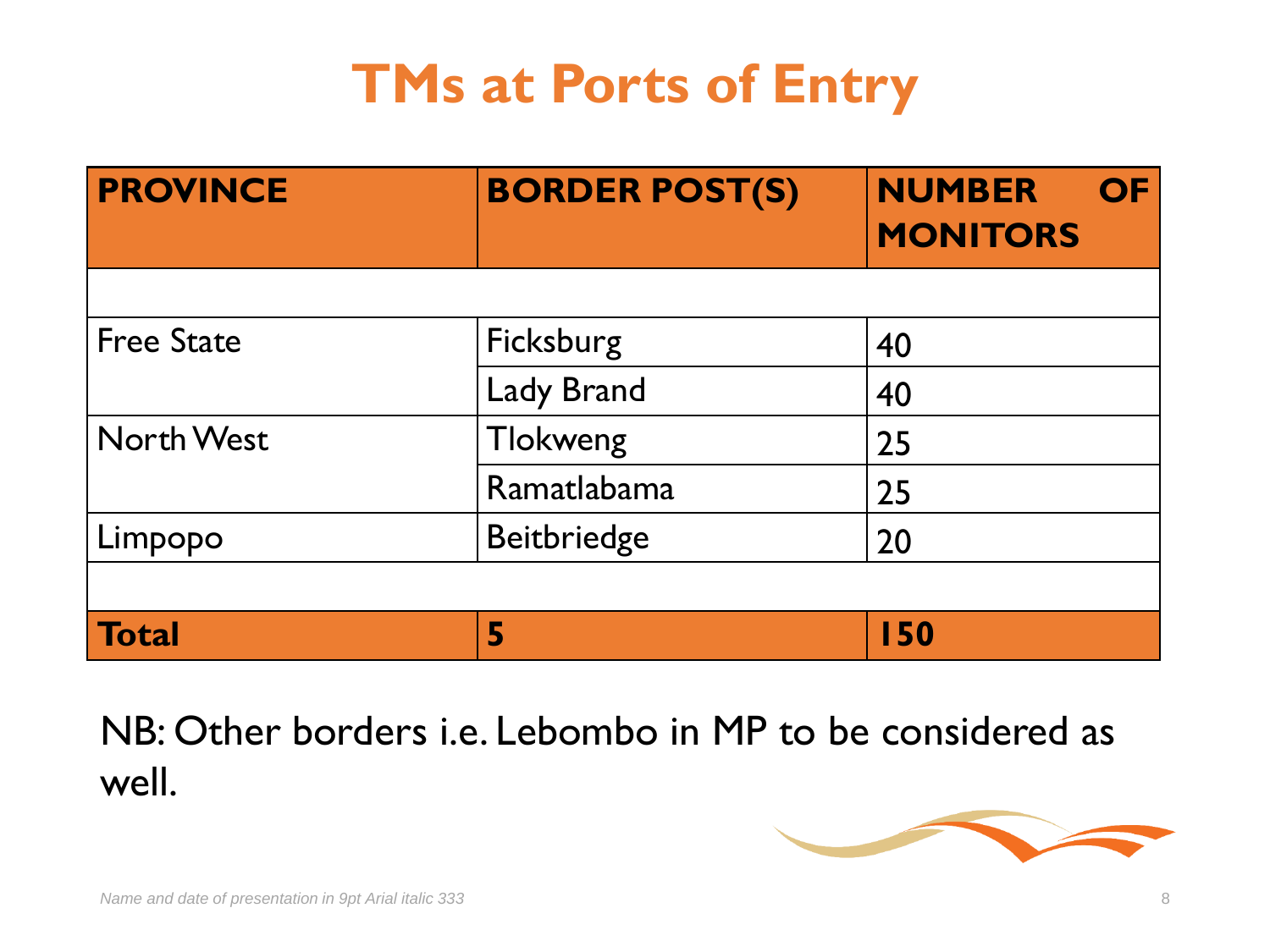## **Institutionalisation of Tourist Safety**

- SAPS are considering a possibility of establishing a Tourist Police Capacity within various command centres.
- Tourist police units/branches have been established in a number of countries with a common mandate to protect the tourists and their valuables; investigate crimes against tourists; provide tourists and visitors information on the local community, manage the tourist crime database and record the incidences.
- Establishment of the tourist police will influence policy change in favour of tourism safety and in turn economic growth and job creation in South **Africa**
- Preliminary inquest has been concluded by SAPS and a report on a way forward is awaited in this regard.

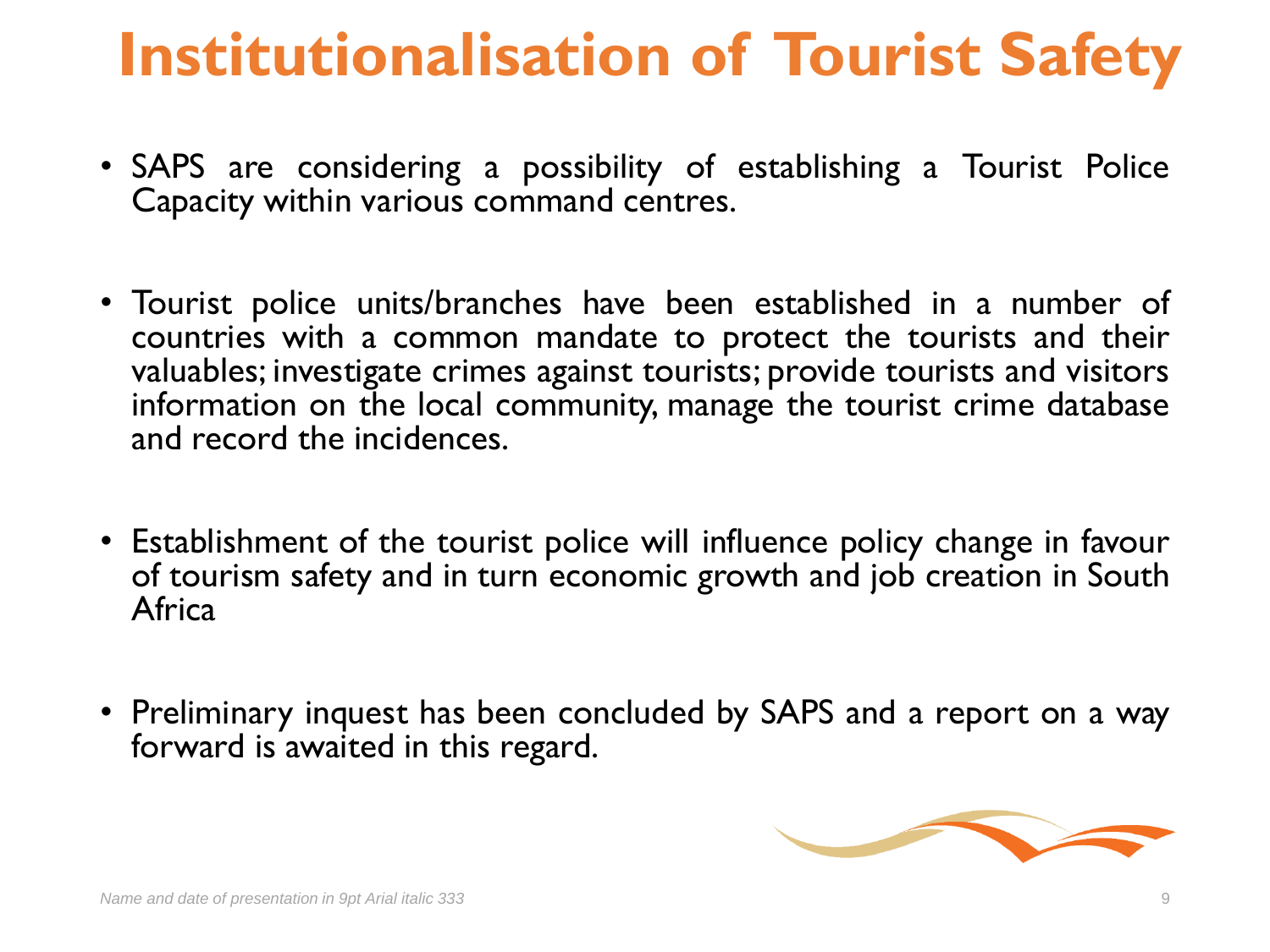#### **Case Management System**

- This involves the enhancements of Crime Administration System (CAS) and Investigation Case Docket Management System (ICDMS).
- Currently, the amendment of the Preamble SAPS 3M (a) on Crime Administration System (CAS) and Investigation Case Docket Management System (ICDMS) and Efficiency Index in been carried out.
- The change will allow the system to capture the full profile of the tourists when registering a case. This information will later be harvested to form part of the Database on Crimes against tourists.

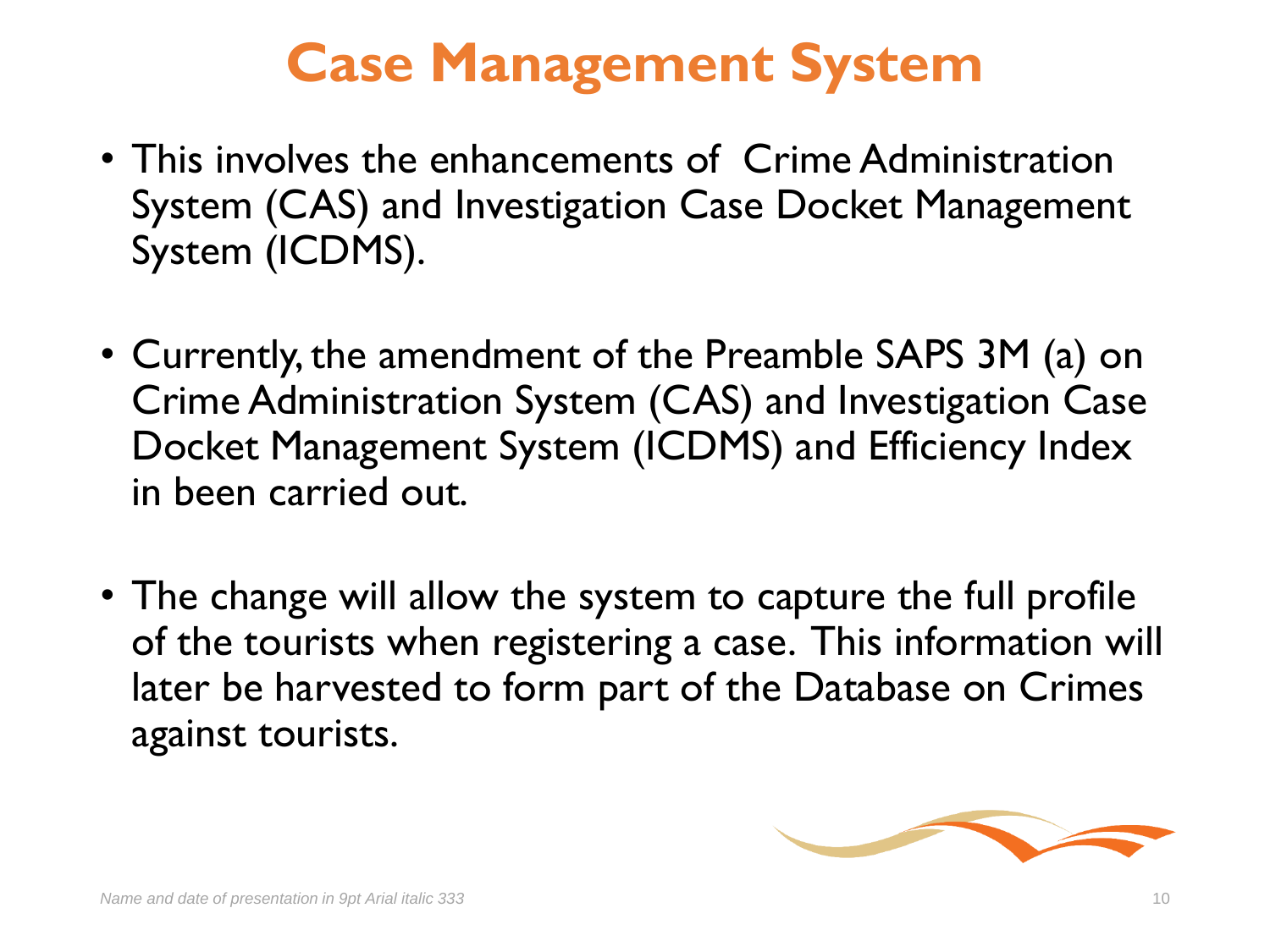#### **Fast-tracking Cases involving Tourists**

Meeting held with NPA in preparation for Tourists cases during the Festive Season:

- List of Provincial Directors of Public Prosecution provided to assist with cases;
- Magistrates to be on standby to deal with Tourist Cases
- Virtual Court Proceedings to be considered should a Tourist depart before the conclusion of a case and the RSA Missions abroad may be used in this regard;
- List of Thuthuzela Centres with Provincial contact details communicated as part of the aftercare process to assist Tourists in distress, especially those that are victims of rape;
- A meeting to be held with Provincial DPPs; Tourism Departments; and SAPS to craft a plan on how the cases involving tourists should be managed during the festive season.

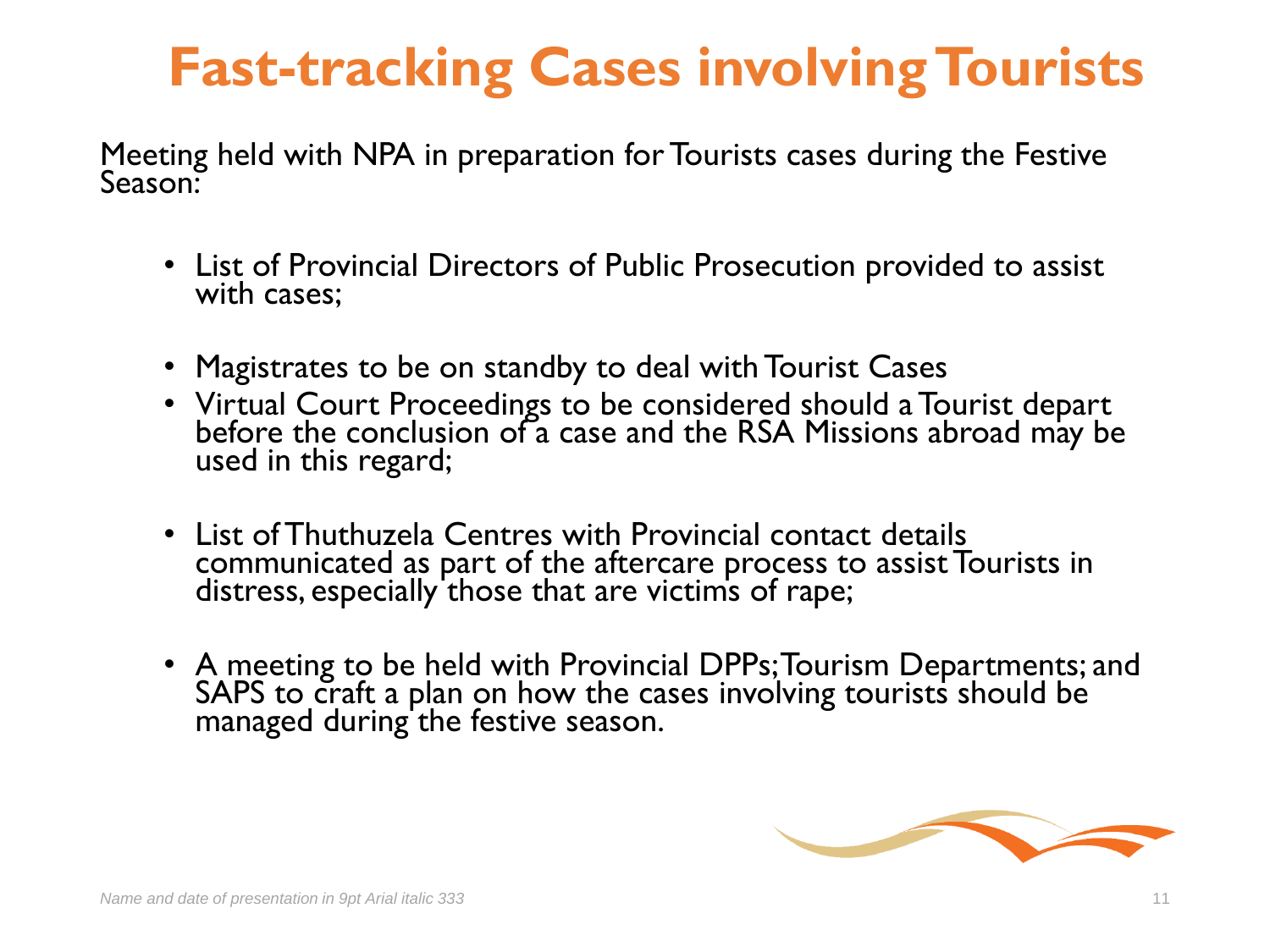#### **Tourism Safety Awareness Programmes**

The following Tourism Safety Awareness Campaigns are planned:

- Tourism Safety Awareness, Limpopo 24 November 2021
- Ministerial Crime Prevention Community Engagement, FS, 27 November 2021
- Tourism Safety Awareness, Northwest, 3 December 2021
- Deputy Minister's interaction with TMs, Eastern Cape 7 December 2021
- Deputy Minister's interaction with TMs, Western Cape, 10 December 2021
- Deputy Minister's interaction with TMs, KwaZulu-Natal, 14 December 2021

#### NB: The Tourism Safety Tips are now part of MYSAPS App